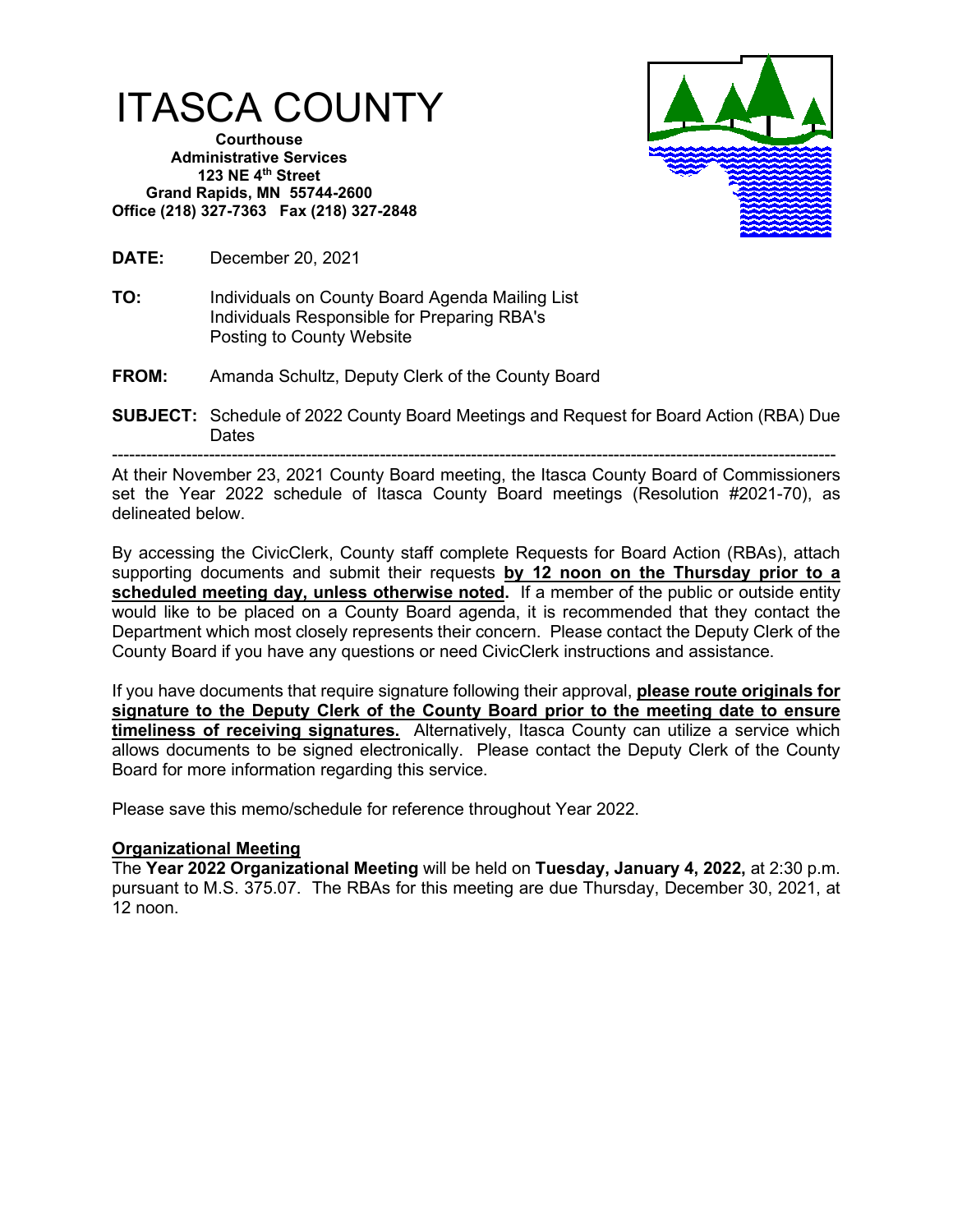### **Work Sessions**

County Board Work Sessions are scheduled for 2:30 p.m., on the first and third Tuesday of the month, unless otherwise noted. The Work Session dates for the Year 2022 and the due dates for RBA's for these Work Sessions are as follows:

# COUNTY BOARD WORK SESSION RBA'S ARE DUE

MEETING DATES 2:30 p.m. Tuesday, January 4, 2022 Thursday, December 30, 2021 Tuesday, January 18, 2022 Thursday, January 13, 2022 Tuesday, February 1, 2022 Thursday, January 27, 2022 Tuesday, February 15, 2022 Thursday, February 10, 2022 Tuesday, March 1, 2022 Thursday, February 24, 2022 Tuesday, March 15, 2022 Thursday, March 10, 2022 Tuesday, April 5, 2022 Thursday, March 31, 2022 Tuesday, April 19, 2022 Thursday, April 14, 2022 Tuesday, May 3, 2022 Thursday, April 28, 2022 Tuesday, May 17, 2022 Thursday, May 12, 2022 Tuesday, June 7, 2022 Thursday, June 2, 2022 Tuesday, June 21, 2022 Thursday, June 16, 2022 Tuesday, July 19, 2022 Thursday, July 14, 2022 Tuesday, August 2, 2022 Thursday, July 28, 2022 Tuesday, September 6, 2022 Thursday, September 1, 2022 Tuesday, September 20, 2022 Thursday, September 15, 2022 Tuesday, October 4, 2022 Thursday, September 29, 2022 Tuesday, October 18, 2022 Thursday, October 13, 2022 Tuesday, November 1, 2022 Thursday, October 27, 2022 Tuesday, November 15, 2022 Thursday, November 10, 2022 Tuesday, December 20, 2022 Thursday, December 15, 2022

Thursday, June 30, 2022 Thursday, August 11, 2022 Thursday, December 1, 2022